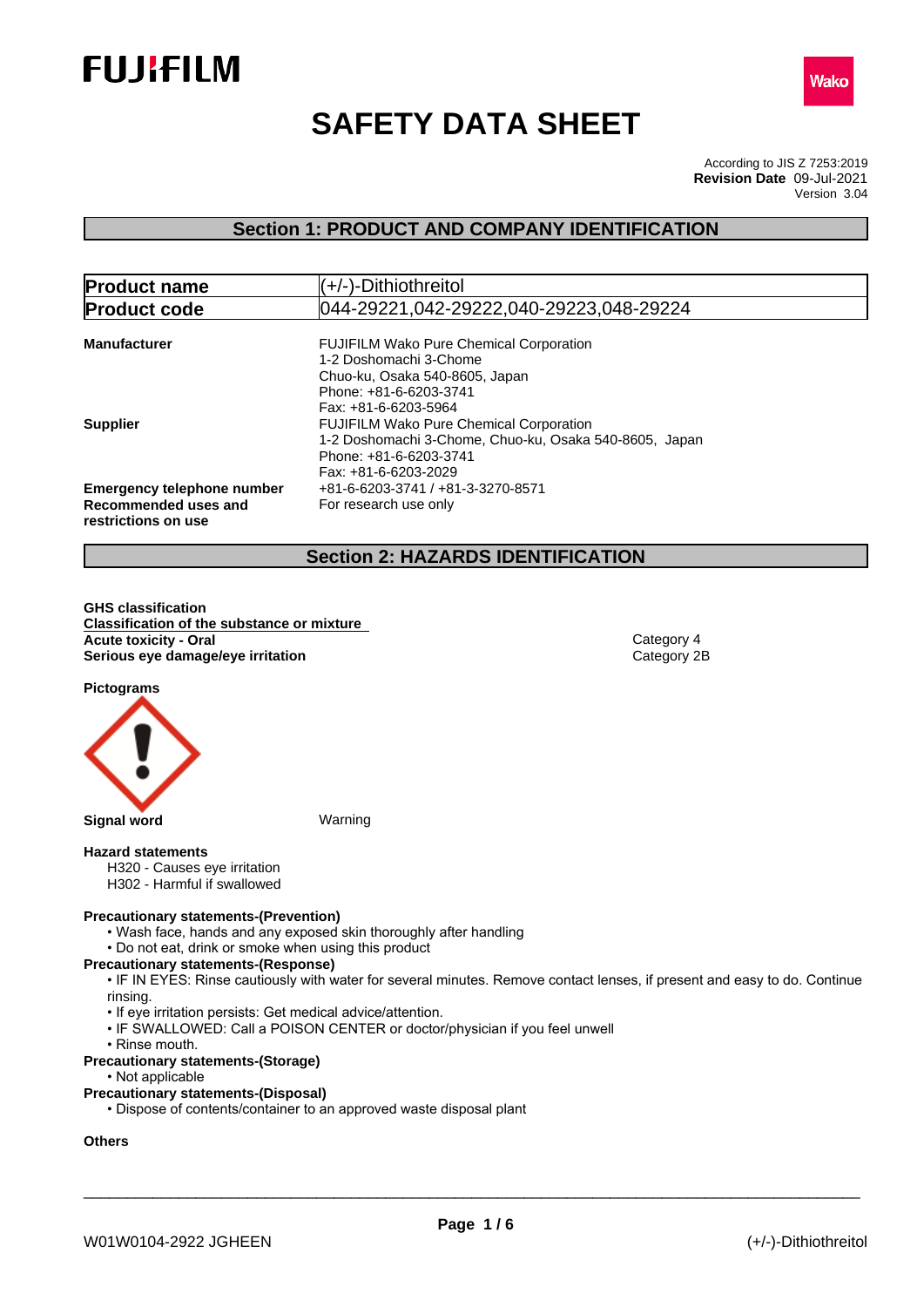**Other hazards** Not available

# **Section 3: COMPOSITION/INFORMATION ON INGREDIENTS**

**Single Substance or Mixture** Substance

**Formula** HSCH2CH(OH)CH(OH)CH2SH

| <b>Chemical Name</b>                             | Weight-% | <b>Molecular weight</b> | <b>ENCS</b> | <b>ISHL No.</b> | <b>CAS RN</b> |
|--------------------------------------------------|----------|-------------------------|-------------|-----------------|---------------|
| $(R^*, R^*)$<br>--<br>√Dimercaptobl<br><u>д-</u> | 97.0     | 154.25                  | N/A         | N/A             | 3483-12-3     |
| utane-2.3-diol                                   |          |                         |             |                 |               |

**Impurities and/or Additives:** Not applicable

# **Section 4: FIRST AID MEASURES**

#### **Inhalation**

Remove to fresh air. If symptoms persist, call a physician.

**Skin contact**

Wash off immediately with soap and plenty of water. If symptoms persist, call a physician.

#### **Eye contact**

IF IN EYES: Rinse cautiously with water for several minutes. Remove contact lenses, if present and easy to do. Continue rinsing. Immediate medical attention is required.

# **Ingestion**

Rinse mouth. Never give anything by mouth to an unconscious person. Call a physician or poison control center immediately. Do not induce vomiting without medical advice.

#### **Protection of first-aiders**

Use personal protective equipment as required.

# **Section 5: FIRE FIGHTING MEASURES**

#### **Suitable extinguishing media**

Water spray (fog), Carbon dioxide (CO2), Foam, Extinguishing powder, Sand

**Unsuitable extinguishing media**

### No information available

# **Specific hazards arising from the chemical product**

Thermal decomposition can lead to release of irritating and toxic gases and vapors.

#### **Special extinguishing method**

No information available

# **Special protective actions for**

# **fire-fighters**

Use personal protective equipment as required.Firefighters should wear self-contained breathing apparatus and full firefighting turnout gear.

# **Section 6: ACCIDENTAL RELEASE MEASURES**

#### **Personal precautions, protective equipment and emergency procedures**

For indoor, provide adequate ventilation process until the end of working. Deny unnecessary entry other than the people involved by, for example, using a rope. While working, wear appropriate protective equipments to avoid adhering it on skin, or inhaling the gas. Work from windward, and retract the people downwind.

#### **Environmental precautions**

To be careful not discharged to the environment without being properly handled waste water contaminated.

# **Methods and materials for contaminent and methods and materials for cleaning up**

Sweep up and gather scattered particles, and collect it in an empty airtight container.

# **Recoverly, neutralization**

No information available

### **Secondary disaster prevention measures**

Clean contaminated objects and areas thoroughly observing environmental regulations.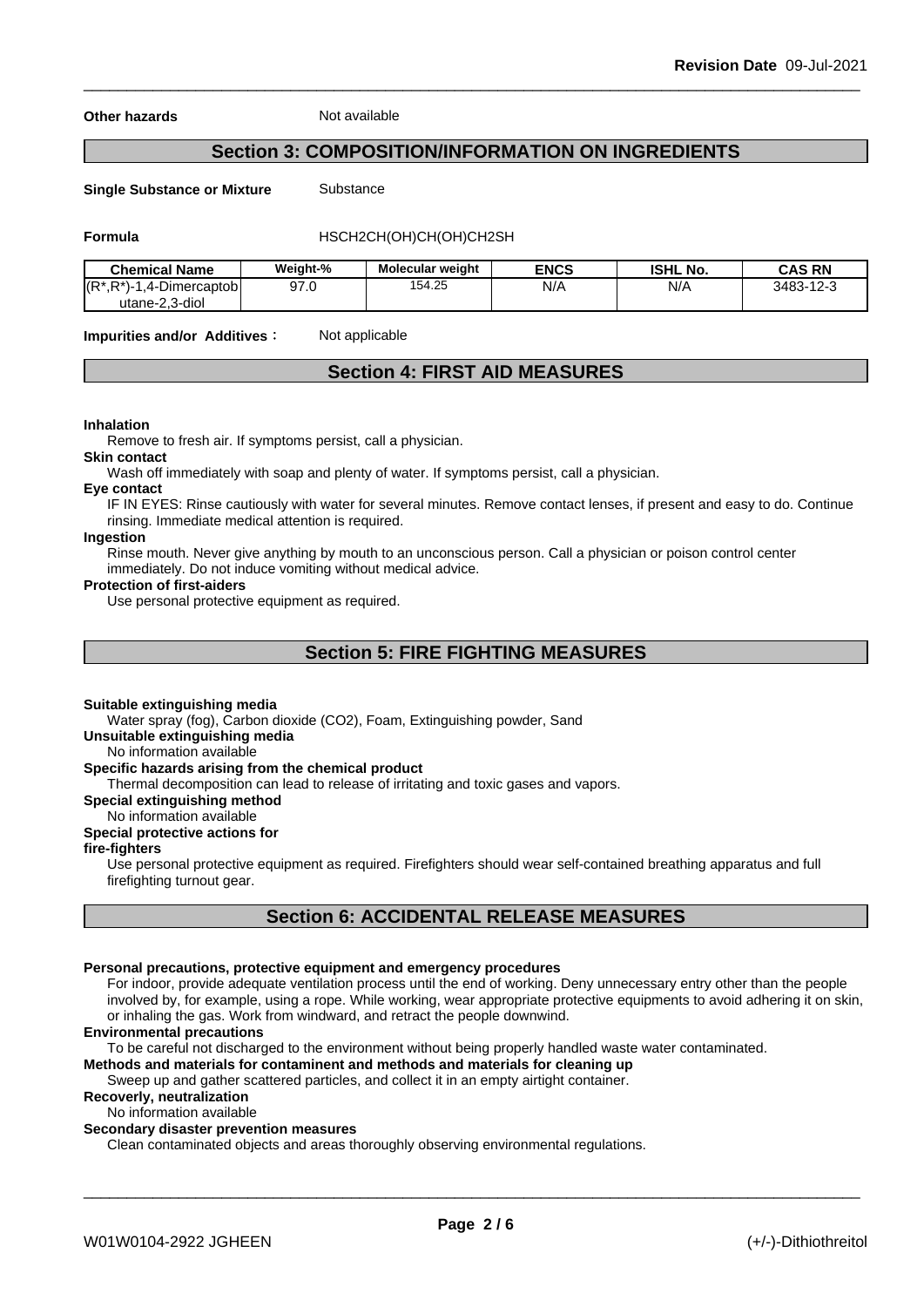# **Section 7: HANDLING AND STORAGE**

### **Handling**

#### **Technical measures**

Avoid contact with strong oxidizing agents. Use with local exhaust ventilation.

#### **Precautions**

Do not rough handling containers, such as upsetting, falling, giving a shock, and dragging. Prevent leakage, overflow, and scattering. Not to generate steam and dust in vain. Seal the container after use. After handling, wash hands and face, and then gargle. In places other than those specified, should not be smoking or eating and drinking. Should not be brought contaminated protective equipment and gloves to rest stops. Deny unnecessary entry of non-emergency personnel to the handling area.

#### **Safety handling precautions**

Avoid contact with skin, eyes or clothing. Use personal protective equipment as required.

#### **Storage**

| _______                 |            |
|-------------------------|------------|
| Safe storage conditions |            |
| Storage conditions      | Koon conta |

**Storage conditions** Keep container protect from light tightly closed. Store in a cool (2-10 °C) place. Packed with an inert gas. **Safe packaging material** Polyethylene **Incompatible substances** Strong oxidizing agents

# **Section 8: EXPOSURE CONTROLS/PERSONAL PROTECTION**

#### **Engineering controls**

In case of indoor workplace, seal the source or use a local exhaust system. Provide the safety shower facility, and handand eye-wash facility. And display their position clearly.

**Exposure limits** This product, as supplied, does not contain any hazardous materials with occupational exposure limits established by the region specific regulatory bodies.

| Personal protective equipment         |                      |
|---------------------------------------|----------------------|
| <b>Respiratory protection</b>         | Dust mask            |
| <b>Hand protection</b>                | Protection gloves    |
| Eye protection                        | protective eyeglasse |
| Skin and body protection              | Long-sleeved work    |
| <b>General hygiene considerations</b> |                      |
|                                       |                      |

**Dust mask Protection gloves Eye protection** protective eyeglasses or chemical safety goggles Long-sleeved work clothes

Do not eat, drink or smoke when using this product

# **Section 9: PHYSICAL AND CHEMICAL PROPERTIES**

| <b>Form</b>                                            |                                           |
|--------------------------------------------------------|-------------------------------------------|
| Color                                                  | white                                     |
| Appearance                                             | crystals - powder or mass                 |
| <b>Odor</b>                                            | No data available                         |
| Melting point/freezing point                           | 41 - 45 °C                                |
| Boiling point, initial boiling point and boiling range | 115 $\degree$ C                           |
| <b>Flammability</b>                                    | No data available                         |
| <b>Evaporation rate:</b>                               | No data available                         |
| Flammability (solid, gas):                             | No data available                         |
| Upper/lower flammability or                            |                                           |
| explosive limits                                       |                                           |
| Upper:                                                 | No data available                         |
| Lower:                                                 | No data available                         |
| <b>Flash point</b>                                     | No data available                         |
| <b>Auto-ignition temperature:</b>                      | No data available                         |
| Decomposition temperature:                             | No data available                         |
| рH                                                     | No data available                         |
| Viscosity (coefficient of viscosity)                   | No data available                         |
| <b>Dynamic viscosity</b>                               | No data available                         |
| <b>Solubilities</b>                                    | Ethanol, acetone and water: free soluble. |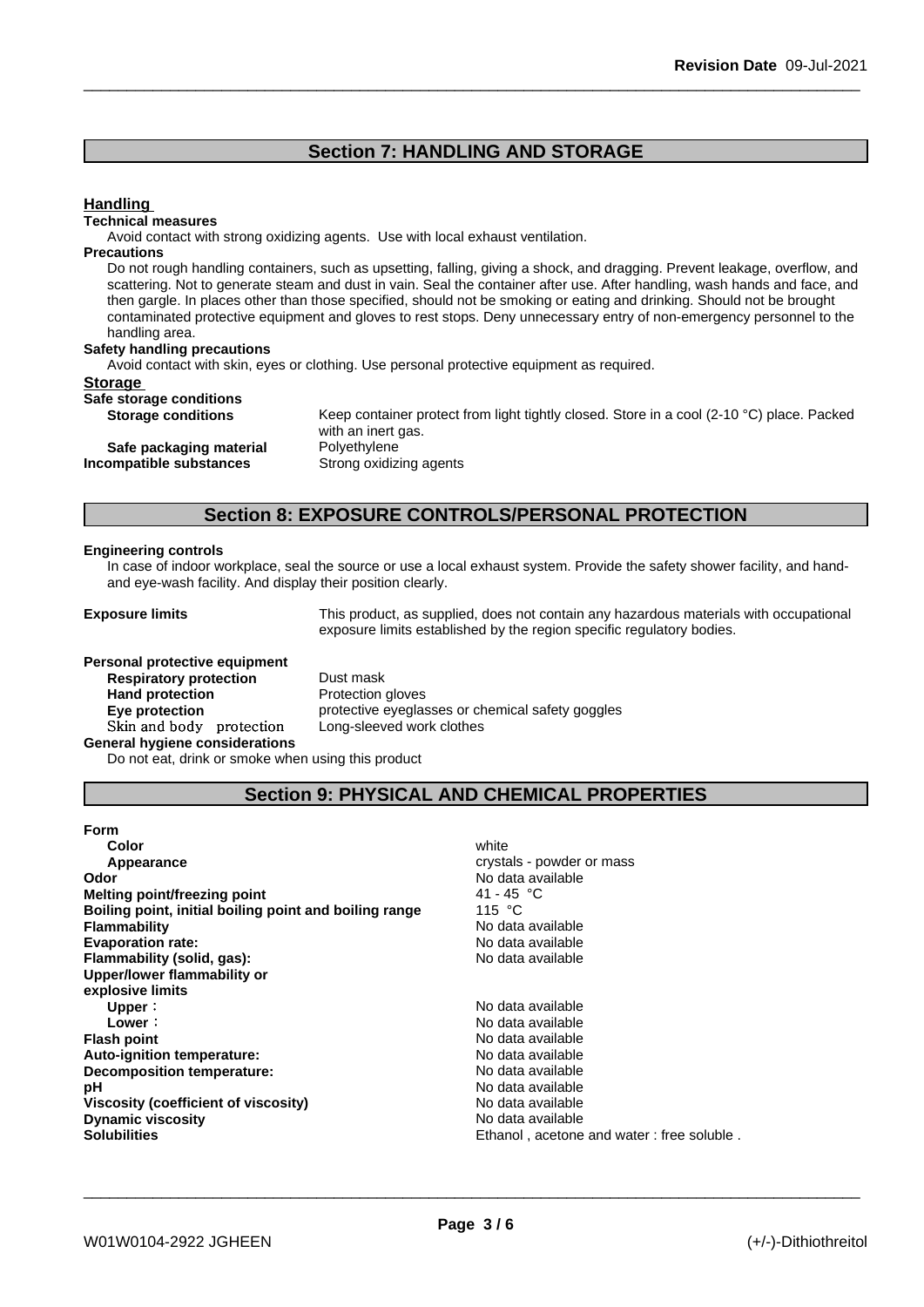**n-Octanol/water partition coefficient:(log Pow)** No data available<br>
Vanour pressure<br>
No data available **Vapour pressure**<br> **Specific Gravity / Relative density**<br>
Specific Gravity / Relative density<br>
No data available **Specific Gravity / Relative density Vapour density**<br> **Particle characteristics**<br> **Particle characteristics**<br> **Particle characteristics Particle characteristics** 

# **Section 10: STABILITY AND REACTIVITY**

**Stability**

**Reactivity Reactivity** No data available<br> **Chemical stability** May be altered by May be altered by light. **Hazardous reactions** None under normal processing **Conditions to avoid** Extremes of temperature and direct sunlight **Incompatible materials** Strong oxidizing agents **Hazardous decomposition products** Carbon monooxide (CO), Carbon dioxide (CO2), Sulfur oxides (SOx)

# **Section 11: TOXICOLOGICAL INFORMATION**

**Skin irritation/corrosion** No data available **Serious eye damage/ irritation example 3** No data available **Respiratory or skin sensitization** No data available **Reproductive cell mutagenicity** No data available **Carcinogenicity Carcinogenicity No data available** 

**Reproductive toxicity**  $\qquad \qquad \qquad$  No data available **STOT-single exposure**<br> **STOT-repeated exposure**<br> **STOT-repeated exposure STOT-repeated exposure Aspiration hazard No data available** No data available

**Acute toxicity Acute toxicity Acute has a structure in the structure of**  $\mathbb{R}^n$  **and**  $\mathbb{R}^n$  **<b>No data available** 

# **Section 12: ECOLOGICAL INFORMATION**

**Ecotoxicity No information available** 

**Other data** No data available

**Persistence and degradability** No information available **Bioaccumulative potential** No information available **Mobility** in soil No information available

**Hazard to the ozone layer** No information available

# **Section 13: DISPOSAL CONSIDERATIONS**

#### **Waste from residues**

Disposal should be in accordance with applicable regional, national and local laws and regulations.

## **Contaminated container and contaminated packaging**

Disposal should be in accordance with applicable regional, national and local laws and regulations.

# **Section 14: TRANSPORT INFORMATION**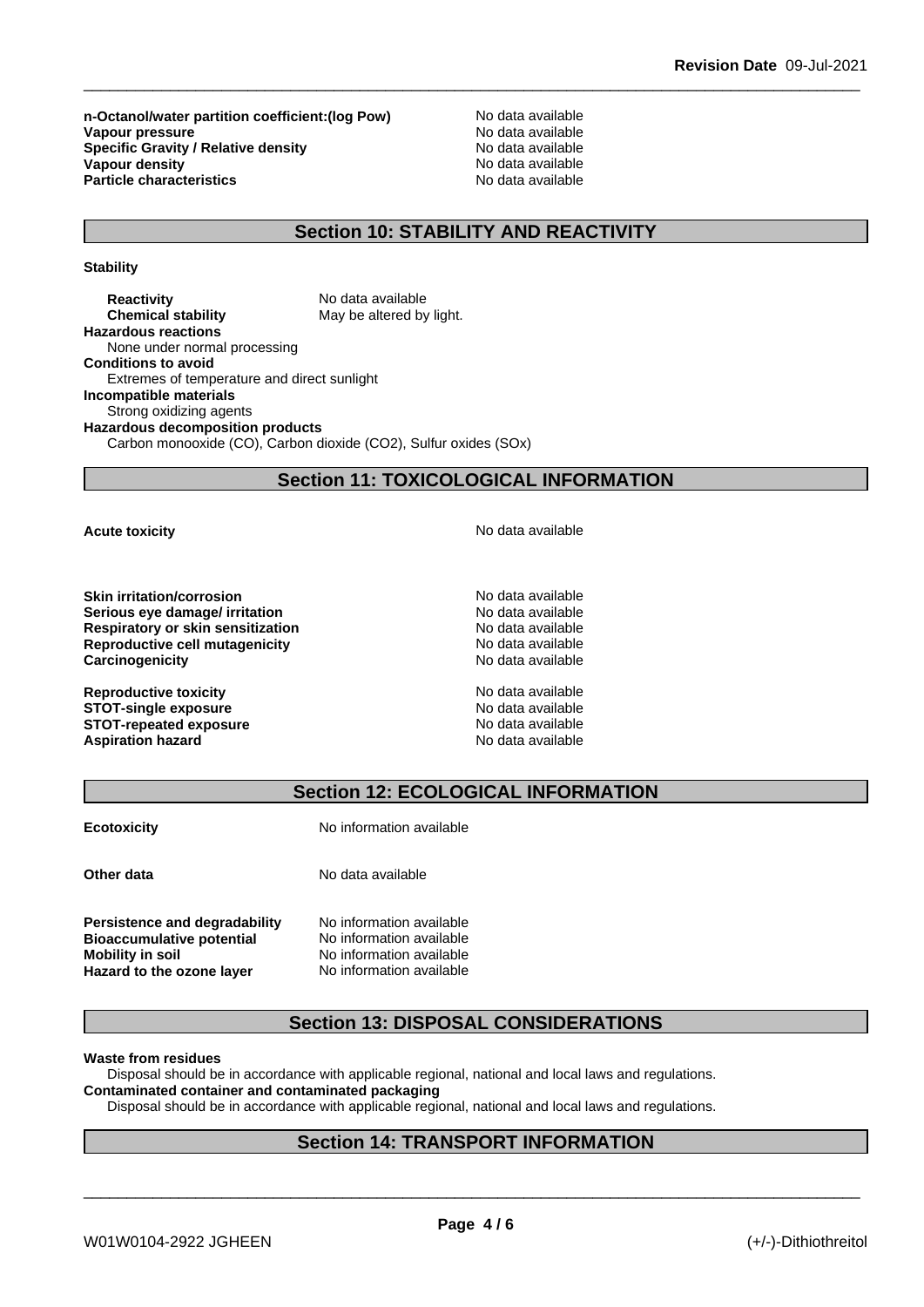| <b>ADR/RID</b>                                                 | Not regulated  |
|----------------------------------------------------------------|----------------|
| <b>UN number</b>                                               |                |
| Proper shipping name:                                          |                |
| <b>UN classfication</b>                                        |                |
| <b>Subsidiary hazard class</b>                                 |                |
| Packing group                                                  |                |
| <b>Marine pollutant</b>                                        | Not applicable |
| <b>IMDG</b>                                                    | Not regulated  |
| <b>UN number</b>                                               |                |
| Proper shipping name:                                          |                |
| <b>UN classfication</b>                                        |                |
| <b>Subsidiary hazard class</b>                                 |                |
| Packing group                                                  |                |
| <b>Marine pollutant (Sea)</b>                                  | Not applicable |
| <b>Transport in bulk according to</b> No information available |                |
| Annex II of MARPOL 73/78 and                                   |                |
| the IBC Code                                                   |                |
| <b>IATA</b>                                                    | Not regulated  |
| <b>UN number</b>                                               |                |
| Proper shipping name:<br><b>UN classfication</b>               |                |
| <b>Subsidiary hazard class</b>                                 |                |
| Packing group                                                  |                |
| <b>Environmentally Hazardous</b>                               | Not applicable |
| <b>Substance</b>                                               |                |

# **Section 15: REGULATORY INFORMATION**

| International Inventories<br><b>EINECS/ELINCS</b><br><b>TSCA</b> | Listed<br>Listed |
|------------------------------------------------------------------|------------------|
| Japanese regulations                                             |                  |
| <b>Fire Service Act</b>                                          | Not applicable   |
| <b>Poisonous and Deleterious</b>                                 | Not applicable   |
| <b>Substances Control Law</b>                                    |                  |
| <b>Industrial Safety and Health Act Not applicable</b>           |                  |
| <b>Regulations for the carriage</b>                              | Not applicable   |
| and storage of dangerous                                         |                  |
| goods in ship                                                    |                  |
| <b>Civil Aeronautics Law</b>                                     | Not applicable   |
| <b>Pollutant Release and Transfer Not applicable</b>             |                  |
| <b>Register Law</b>                                              |                  |
| <b>Export Trade Control Order</b>                                | Not applicable   |
|                                                                  |                  |

# **Section 16: OTHER INFORMATION**

| Key literature references and<br>sources for data etc. | NITE: National Institute of Technology and Evaluation (JAPAN)<br>http://www.safe.nite.go.jp/japan/db.html<br><b>IATA dangerous Goods Regulations</b><br>RTECS: Registry of Toxic Effects of Chemical Substances<br>Japan Industrial Safety and Health Association GHS Model SDS<br>Dictionary of Synthetic Oraganic Chemistry, SSOCJ, Koudansha Scientific Co.Ltd. |
|--------------------------------------------------------|--------------------------------------------------------------------------------------------------------------------------------------------------------------------------------------------------------------------------------------------------------------------------------------------------------------------------------------------------------------------|
|                                                        | Chemical Dictionary, Kyouritsu Publishing Co., Ltd.<br>etc                                                                                                                                                                                                                                                                                                         |

### **Disclaimer**

This SDS is according to JIS Z 7253: 2019. The information provided in this Safety Data Sheet is correct to the best of our knowledge, information and belief at the date of its publication. The information given is designed only as a guidance for safe handling, and is not to be considered a warranty or quality specification. The information relates only to the specific material designated and may not be valid for such material used in combination with any other materials or in any process, unless